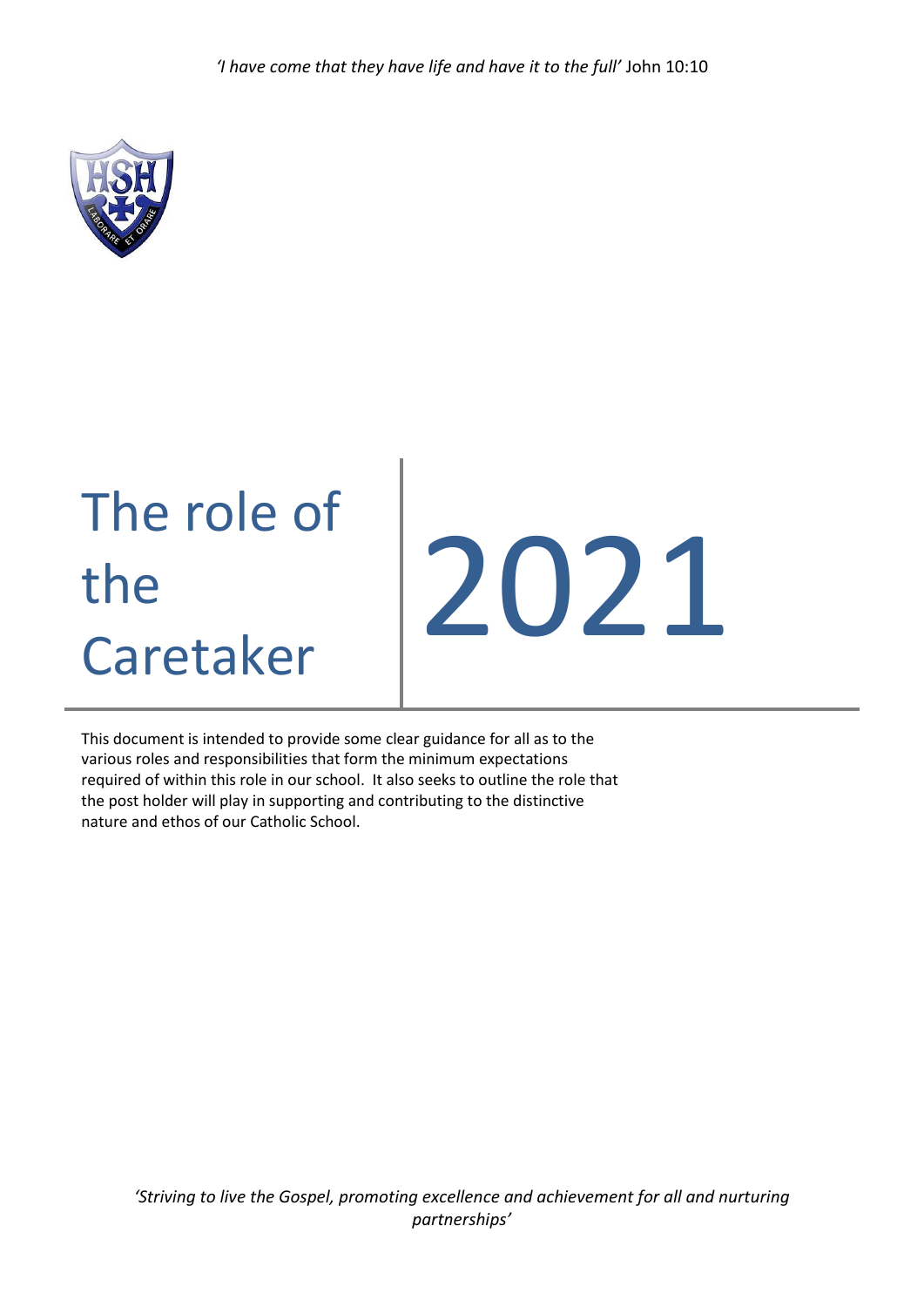

### **OUR MISSION STATEMENT**

As a Catholic school we intend to put Jesus Christ at the centre of everything we do. *'I have come that they have life and have it to the full' John 10:10*

Therefore we will strive:

- To live the Gospel
- To promote excellence and achievement for all
- To nurture partnerships

This will be done by:

- proclaiming and living out the faith of the Catholic Church, supporting each other in the shared endeavours of teaching and learning, prayer, worship and charitable works.
- promoting and practising just and caring attitudes and actions towards all persons.
- respecting the unique value of each individual and seeking therefore to respond to the talents and needs of all its members in an environment of praise and celebration, nurturing self-esteem and mutual encouragement.
- by ensuring that the most effective opportunities for the education of pupils are established in all areas of the curriculum.
- by pursuing the highest standards in all we do and by constantly seeking improvements by developing and maintaining close co-operation with the parents who entrust their children to us, with the parishes who also seek the spiritual and religious formation of our young people, with our local associated schools and colleges and with the wider community.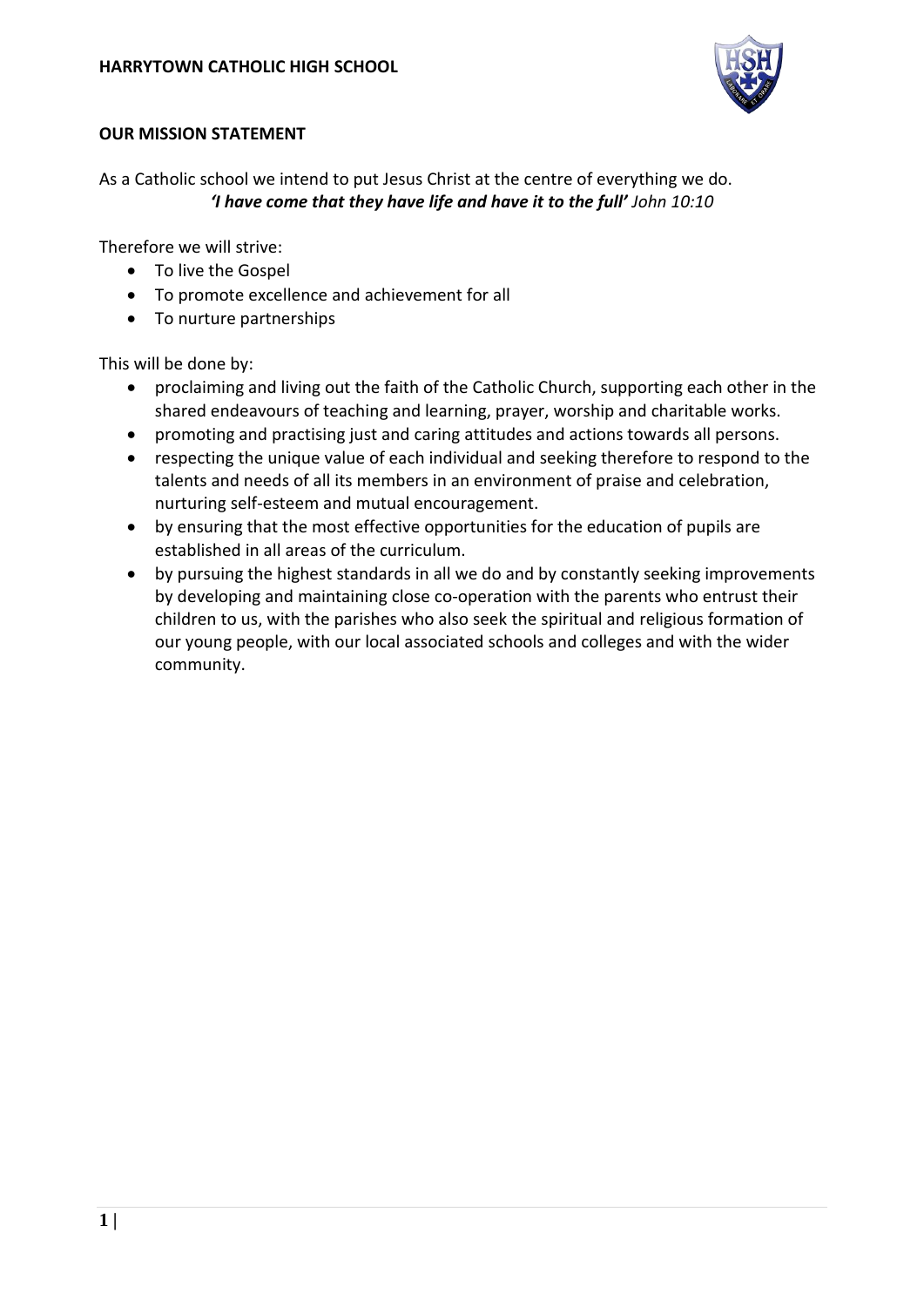

| <b>POST TITLE</b>      | <b>Caretaker</b>                      |
|------------------------|---------------------------------------|
| <b>GRADE</b>           | NJC Scale 4 (Point 7-11)              |
| <b>DIVISION</b>        | Harrytown Catholic High School        |
| <b>SECTION</b>         | Site Team                             |
| <b>POST REPORTS TO</b> | Facilities Manager & Business Manager |

# **MAIN PURPOSE OF THE JOB**

To assist the Facilities Manager in maintaining the school site and grounds to enhance the learning environment for staff and pupils. Working in accordance with school policies and objectives.

## **KEY AREAS:**

### **Main Duties and Responsibilities:**

### **Buildings**

- To assist with day-to-day site related issues (as directed by the Facilities Manager or Business Manager)
- To assist and accompany contractors/visitors to site ensuring all relevant H&S and safeguarding policies are adhered to
- To assist with maintenance tasks which require multiple staff in order to be conducted safely
- To assist in the security and safety of the school premises
- To act as key holder

### **Grounds**

- To sweep, clear and litter pick all areas of the school grounds
- To clear gutters, gulleys, hoppers and drains on a regular basis
- To assist with general grounds maintenance as directed by the Facilities Manager or Business Manager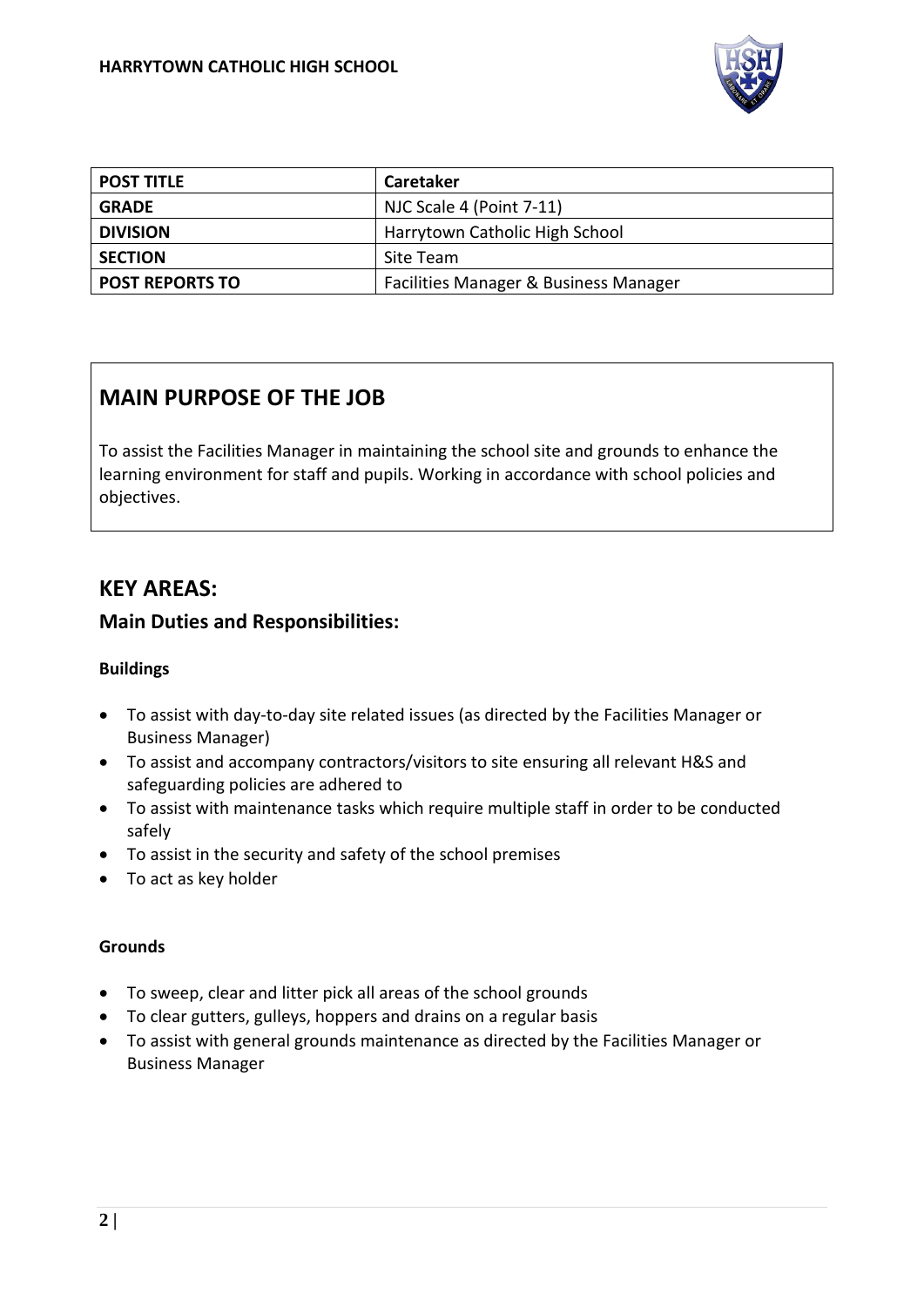

### **Health and Safety**

- To ensure that equipment, machinery and cleaning materials are used in an appropriate manner and that accidents at work are reported to the Business Manager
- To be familiar with H&S customs and practices and to engage with H&S training as and when directed

### **General**

- To assist with and participate in staff training programmes
- To undertake such other duties related to the work of the school, appropriate to the post, as assigned
- To commit to safeguarding and promoting the welfare of children in relation to the role, ensuring a safe/secure perimeter fence is maintained and that all contractors on site are supervised where necessary
- To work positively and inclusively with colleagues and stakeholders so that the school provides a workplace and delivers a service that does not discriminate against people on the ground of their age, sexuality, religion or belief, race, gender or disabilities
- To fulfil personal requirements, where appropriate, with regard to school policies and procedures; health, safety and welfare; emergency evacuation and security

### **Other**

- Operate relevant equipment/machinery in a safe manner and undertake any necessary training courses required by the role
- Maintain a tidy and organised workspace and storage areas
- To be involved in other associated duties as discussed and agreed with the Facilities Manager or Business Manager
- Support the Catholic ethos of the school

The school is committed to safeguarding and promoting the welfare of children and expects all staff to share this commitment, to work positively and inclusively with colleagues and stakeholders so that the school provides a workplace and delivers a service that does not discriminate against people on the ground of their age, sexuality, religion or belief, race gender or disabilities.

### **Part B: PERSONAL AND PROFESSIONAL CONDUCT**

All adults working in a school context are expected to demonstrate consistently high standards of personal and professional conduct. The following statements define the behaviour and attitudes, which set the required standard for conduct throughout a staff member's career. **B1**. To uphold the public trust in the profession and maintain high standards of ethics and behaviour, within and outside school, by:

1.1 Treating pupils with dignity, building relationships rooted in mutual respect, and at all times observing proper boundaries appropriate to a staff member's professional position